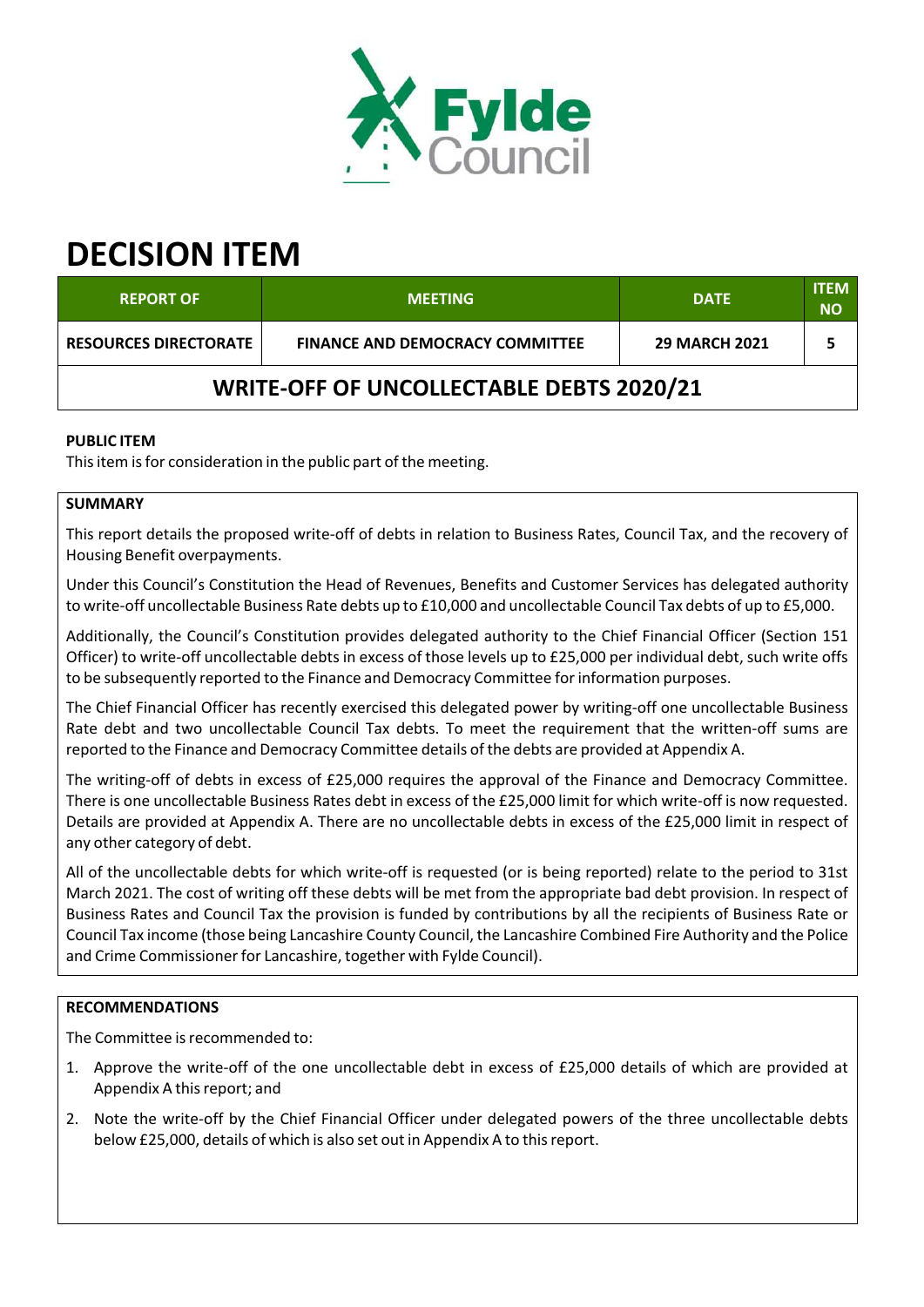## **SUMMARY OF PREVIOUS DECISIONS**

No previous decisions have been made in respect of these specific debts.

| <b>CORPORATE PRIORITIES</b>                                |  |  |
|------------------------------------------------------------|--|--|
| Economy – To create a vibrant and healthy economy          |  |  |
| Environment - To deliver services customers expect         |  |  |
| Efficiency $-$ By spending money in the most efficient way |  |  |
| Tourism – To create a great place to live and visit        |  |  |

#### **REPORT**

#### **Background**

- 1. The Council is responsible for collecting substantial amounts of income each year in respect of Business Rates (NNDR), Council Tax and Sundry Debtors. In addition the Council seeks to recover any overpayment of Housing Benefit.
- 2. Historically, the Council's overall collection rate of income for Business Rates and Council Tax is high with approximately 98% of all income due to the Council eventually collected. Similarly, non-collection of sundry debts is at a low level.
- 3. Good recovery procedures are in place and the recovery teams within the Revenues and Benefits Shared Service and the Fylde Council Finance Administration team pursue all monies due with vigour and continue to explore new avenues of debt recovery in pursuit of challenging performance targets. Debt write-off is only considered in exceptional circumstances when other recovery options have been exhausted.
- 4. Where an amount outstanding has not been collected due to the debtor absconding, officers make enquiries of various agencies with a view to obtaining a forwarding address. Unfortunately, there are usually a small number of cases in each year for which it is not possible to trace the debtor and where the action taken has been unsuccessful in recovering the debt.
- 5. In respect of the debts in relation to Business Rates, Council Tax and the recovery of Housing Benefit overpayments the head of the Shared Service (The Head of Revenues, Benefits and Customer Services) has presented these debts for write-off and is satisfied that every effort has been made to recover the money owed to the Council. However, for absconders, should the Shared Service become aware of the debtor's location, the amount written-off will be re-instated and action taken to recover the amount outstanding.
- 6. In some cases where a debtor has been declared bankrupt, or a company has gone into liquidation, the Council has little control. However, the debt, or part of it, may be re-instated at a later date upon payment of a dividend. Furtherinformation in relation to bankruptcy and liquidation terminology is provided at Appendix B.

#### **Implications**

- 7. The collection of revenue is of vital importance to the financial management of the Council. Failure to collect debts, and in a timely manner, has adverse implicationsto the Councilsfinances and cash flow.
- 8. All of the debts for which write-off is requested (or is being reported) within this report relate to the period prior to 31st March 2021.
- 9. Although this report seeks approval to write-off a number of uncollectable debts, any debt that is written-off can be re-instated at a later date should there be a further opportunity to recover part or all of the debt.
- 10. The names of individual debtors and their address have not been published because to do so may infringe the Data Protection Act 2018.

#### **IMPLICATIONS**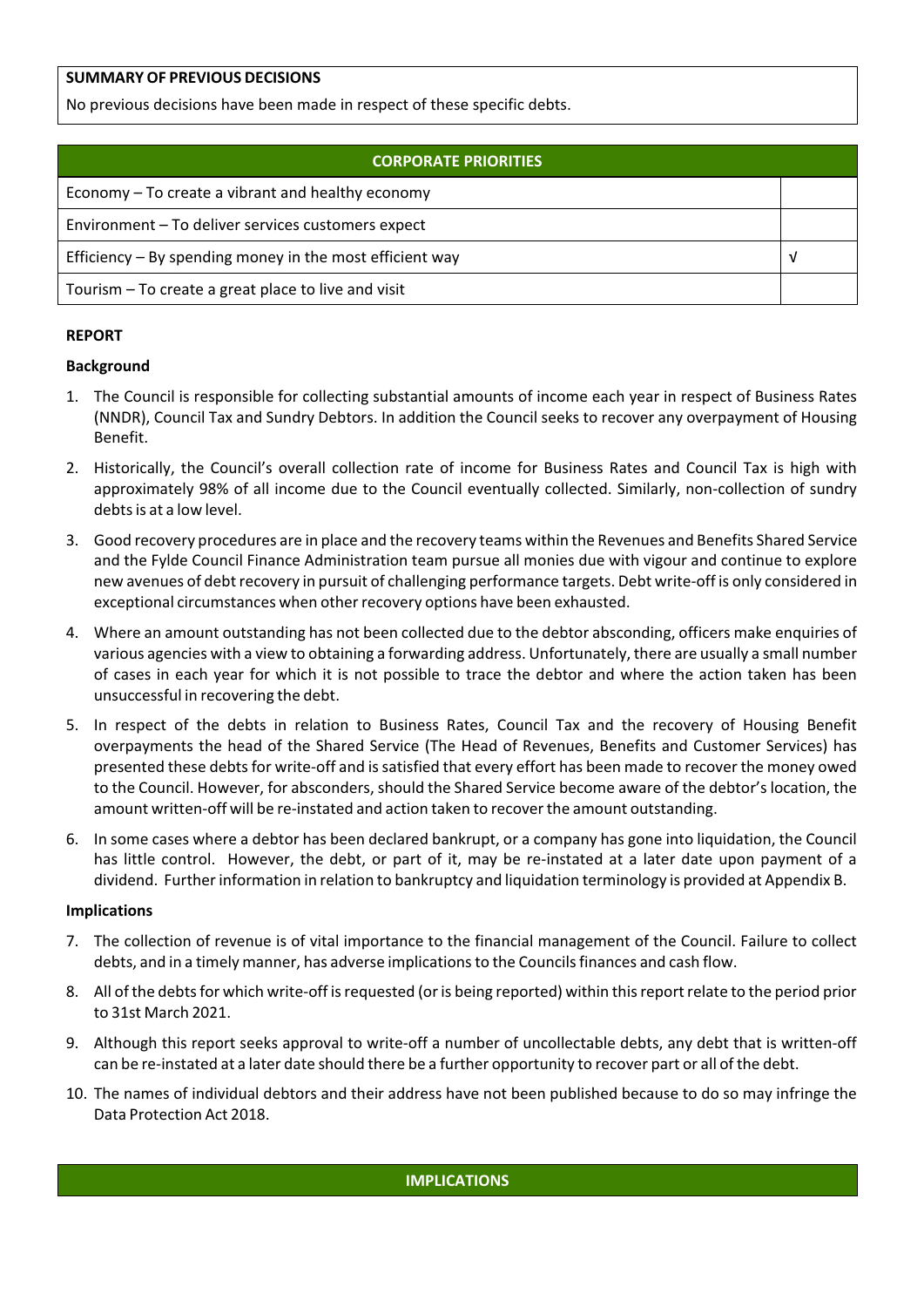| Finance                                 | The financial implications are detailed within the body of this report.                                                                                                                                                                                                                                                                                                                                                                                         |
|-----------------------------------------|-----------------------------------------------------------------------------------------------------------------------------------------------------------------------------------------------------------------------------------------------------------------------------------------------------------------------------------------------------------------------------------------------------------------------------------------------------------------|
| Legal                                   | The Council's Constitution determines that the writing-off of debts in<br>excess of £25,000 requires the prior approval by the Finance and<br>Democracy Committee. Additionally, amounts above a specified level<br>that have been written-off by the Chief Financial Officer under<br>delegated powers are required to subsequently be reported to the<br>Finance and Democracy Committee for information purposes. This<br>report fulfils those requirements. |
| <b>Community Safety</b>                 | No implications arising from this report                                                                                                                                                                                                                                                                                                                                                                                                                        |
| Human Rights and Equalities             | No implications arising from this report                                                                                                                                                                                                                                                                                                                                                                                                                        |
| Sustainability and Environmental Impact | No implications arising from this report                                                                                                                                                                                                                                                                                                                                                                                                                        |
| Health & Safety and Risk Management     | No implications arising from this report                                                                                                                                                                                                                                                                                                                                                                                                                        |

| <b>LEAD AUTHOR</b>                                | <b>CONTACT DETAILS</b> | <b>DATE</b> |
|---------------------------------------------------|------------------------|-------------|
| Paul O'Donoghue<br><b>Chief Financial Officer</b> | 01253 658566           | March 2021  |

| <b>BACKGROUND PAPERS</b> |      |                                |  |
|--------------------------|------|--------------------------------|--|
| Name of document         | Date | Where available for inspection |  |
| N/A                      | N/A  | N/A                            |  |

## **Attached documents**

Appendix A – Information on debts written‐off and for which write‐off is requested

Appendix B – Terminology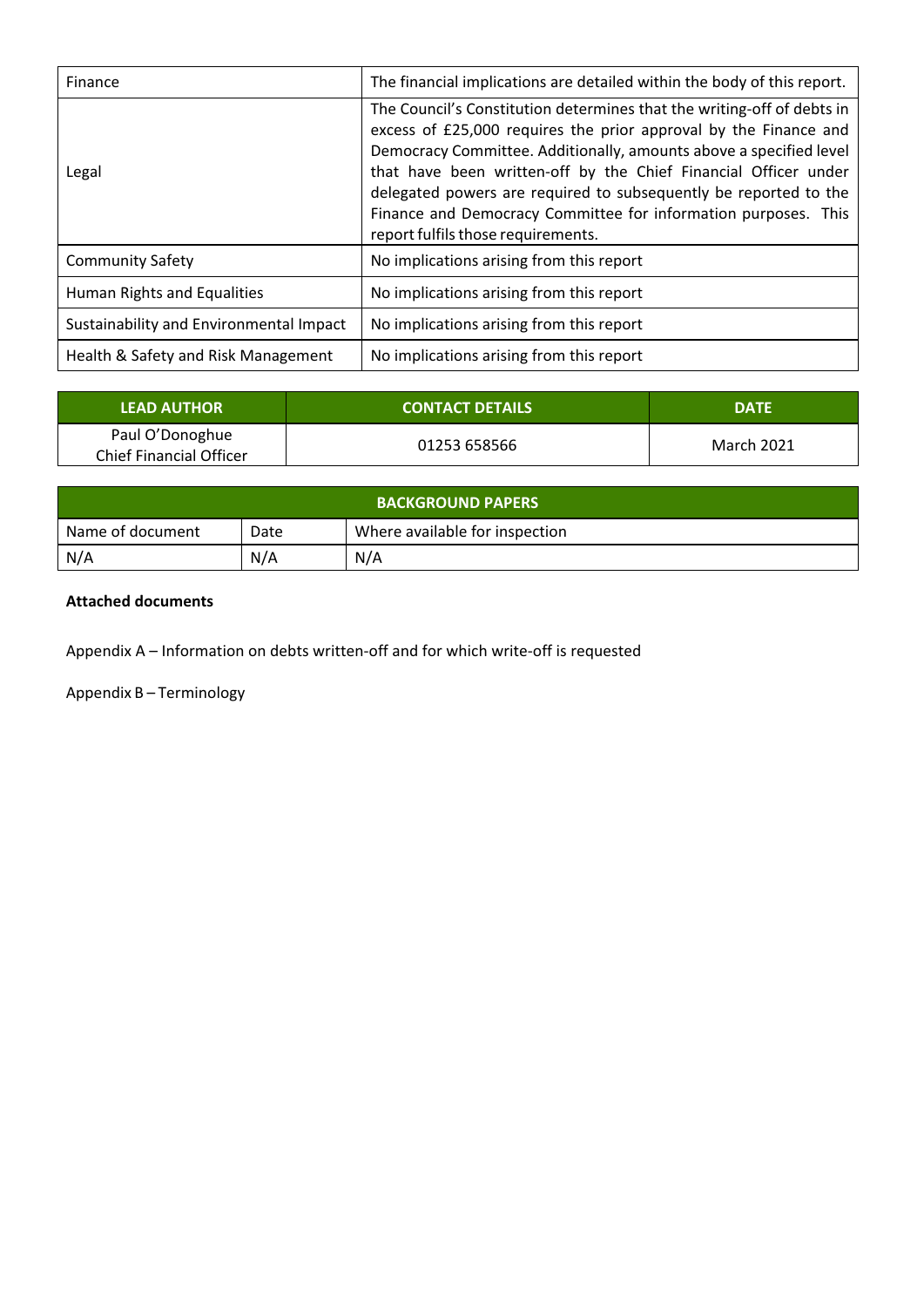## **Section 1: Debts in excess of £25,000: (Authority sought to write off debt)**

| <b>Business Rates</b>                                                           |        |               |
|---------------------------------------------------------------------------------|--------|---------------|
| <b>Name</b>                                                                     | Amount | <b>Reason</b> |
|                                                                                 | (£)    |               |
| <b>Clifford House (2002) Ltd</b><br><b>No Prospect of Recovery</b><br>26,998.06 |        |               |
| Address: 34-36 Orchard Road, Lytham St Annes, FY8 1PF                           |        |               |

## **Property type – Offices and Premises.**

This relates to a two year period between 2016 and 2018 where the property was empty between tenants. The company has no assets other than the debt property which is subject to a legal charge which exceeds the property valuation. The only remaining option would be to liquidate the company, but this would be costly and the distribution of any proceeds would be paid to the charge holders and higher ranking secured creditors long before ourselves, as unsecured creditors. Therefore, there is no prospect of recovery and it is recommended that the debt be written off now that all avenues of recovery have been exhausted.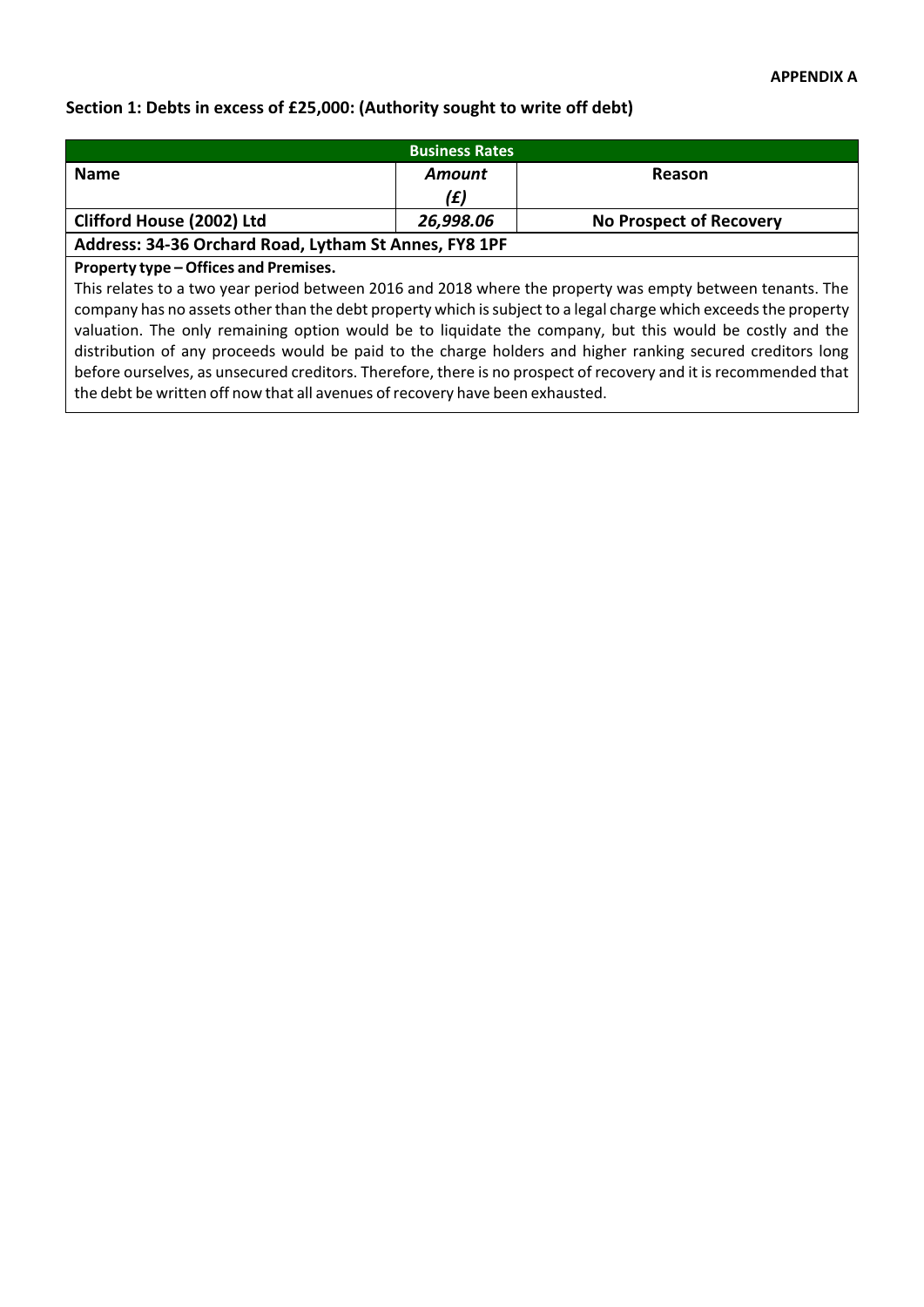## **Section 2: Debts under £25,000: (For information only)**

| <b>Business Rates</b>                                        |           |           |
|--------------------------------------------------------------|-----------|-----------|
| <b>Name</b>                                                  | Amount    | Reason    |
|                                                              | (£)       |           |
| Individual - name not disclosed due to                       | 15,843.94 | Absconded |
| <b>Data Protection</b>                                       |           |           |
| <b>Address: address not disclosed due to Data Protection</b> |           |           |

## **Property type – Public House and Premises.**

This debt isfor a 13 month period between 2015 and 2016 where the ratepayerran a public house in Warton. Due to non‐payment a court summons was served and a liability order obtained and the case was subsequently passed to an Enforcement Agent for collection. A number of payments were made before the ratepayer ceased to trade and moved onto welfare benefits. The ratepayer had been traced to a social housing property in the Fylde area but has since absconded and we have been unable to find her current whereabouts.

| <b>Council Tax</b>                                                                                         |           |                 |  |
|------------------------------------------------------------------------------------------------------------|-----------|-----------------|--|
| <b>Name</b>                                                                                                | Amount    | Reason          |  |
|                                                                                                            | (E)       |                 |  |
| The estate of a deceased person - name                                                                     | 10,757.24 | <b>Deceased</b> |  |
| not disclosed due to Data Protection                                                                       |           |                 |  |
| <b>Address: address not disclosed due to Data Protection</b>                                               |           |                 |  |
| This taxpayer sadly passed away in 2018 and at the time of her death the majority of debt had already been |           |                 |  |
| incurred. The taxpayer was elderly and deemed vulnerable, so court action was not deemed appropriate. The  |           |                 |  |
| property was sold in May 2019 and the estate has now been wound up.                                        |           |                 |  |

| <b>Council Tax</b>                                                                                                  |          |                   |  |
|---------------------------------------------------------------------------------------------------------------------|----------|-------------------|--|
| <b>Name</b>                                                                                                         | Amount   | Reason            |  |
|                                                                                                                     | (E)      |                   |  |
| Individual - name not disclosed due to                                                                              | 5,307.41 | <b>Insolvency</b> |  |
| <b>Data Protection</b>                                                                                              |          |                   |  |
| <b>Address: address not disclosed due to Data Protection</b>                                                        |          |                   |  |
| This taxpayer was approved for an Individual Voluntary Arrangement (IVA) in which the debt will be paid over 5      |          |                   |  |
| years and if this is successful we will receive a £0.13 dividend. As the IVA is a form of insolvency proceedings we |          |                   |  |
| are barred from taking further action to recover the debt. Prior to the IVA the debt was being recovered via an     |          |                   |  |
| Enforcement Agent. Any dividend payments we receive will be offset against any sums previously written off.         |          |                   |  |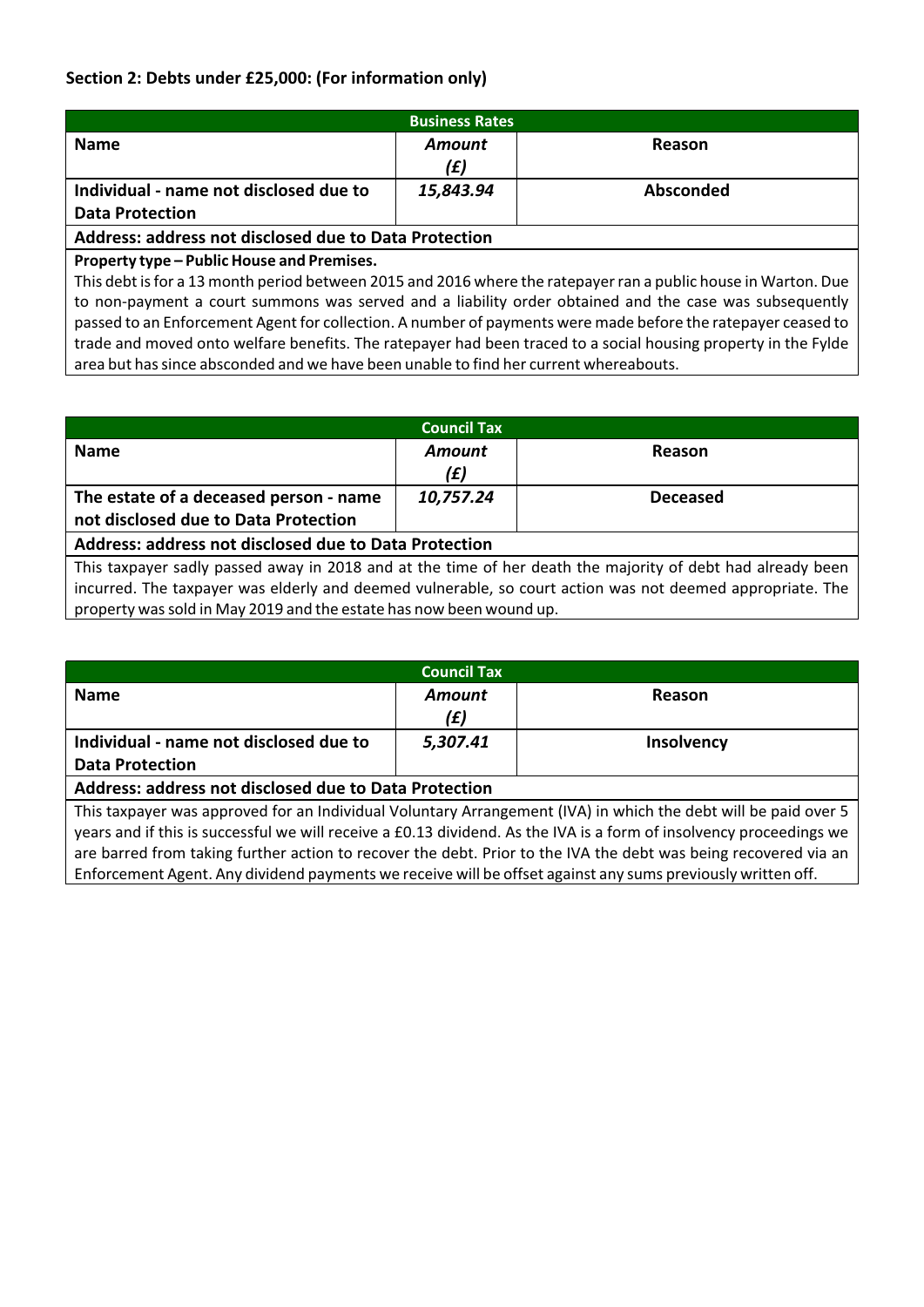#### **Bankruptcy**

Bankruptcy is the legal process involving an individual who is unable to repay outstanding debts when they become due. It is a legal procedure started either by the debtor (voluntary) or by creditors (involuntary) when the debtor is unable to make their payments.

A trustee is appointed by the court to measure, evaluate and dispose of the debtor's assets and distribute any proceeds to the creditors.

#### **Liquidation**

Where a limited liability company cannot repay their debts the Director(s) may call a creditors meeting to have the company voluntarily wound up. Also, a creditor who is owed outstanding sums may apply to the court to have the company wound up.

Once a company is wound up a liquidator is appointed to dispose of any assets and distribute any proceeds to the creditors.

#### **Receivership & Administration**

Administration is where a businessisin danger of becoming insolvent and has an administrator appointed in order to try to improve the financial viability of the business to achieve a better outcome for creditors. This may include the sale of parts of the business orthe continuation of trade whilst 'in administration'.

Receivership is where an individual or company cannot meet its debts and creditors, usually a debenture holder or a mortgagee, have applied to the court for the appointment of a receiver or administrator. Unlike liquidation, the business may not necessarily be wound up.

The task of the receiver or administrator is to protect the interest of the appointer, not the creditors as a whole. They will attempt to sell the business as a going concern, whether as a whole or in part, and any remaining proceeds from the sale will be distributed to the creditors after the debenture or mortgage has been paid.

#### **Proposalto strike off ‐ Dissolution**

A company may apply to the Registrar pf Companies House to be 'struck off' the register and dissolved. The company can do this if it is no longer needed. For example, the directors may wish to retire and there is no one to take over from them; or it is a subsidiary whose name is no longer needed; or it was set up to exploit an idea that turned out not to be feasible. Some companies who are dormant or non‐trading choose to apply for strike off.

The registrar publishes a notice in the relevant Gazette stating his intention to strike the company off the register unless he is shown reason not to do so. Companies House records will show "action ‐ proposal to Strike off" and this indicates there is dissolution pending.

If the registrar sees no reason to do otherwise, he will strike off the company not less than two months after the date of the notice. The company will be dissolved on publication of a further notice in the relevant Gazette.

In administering these cases, the outstanding debt is written off on systems but records at Companies House are continually checked to confirm that the dissolution of the company has been completed.

#### **Voluntary Arrangements(IVA or CVA)**